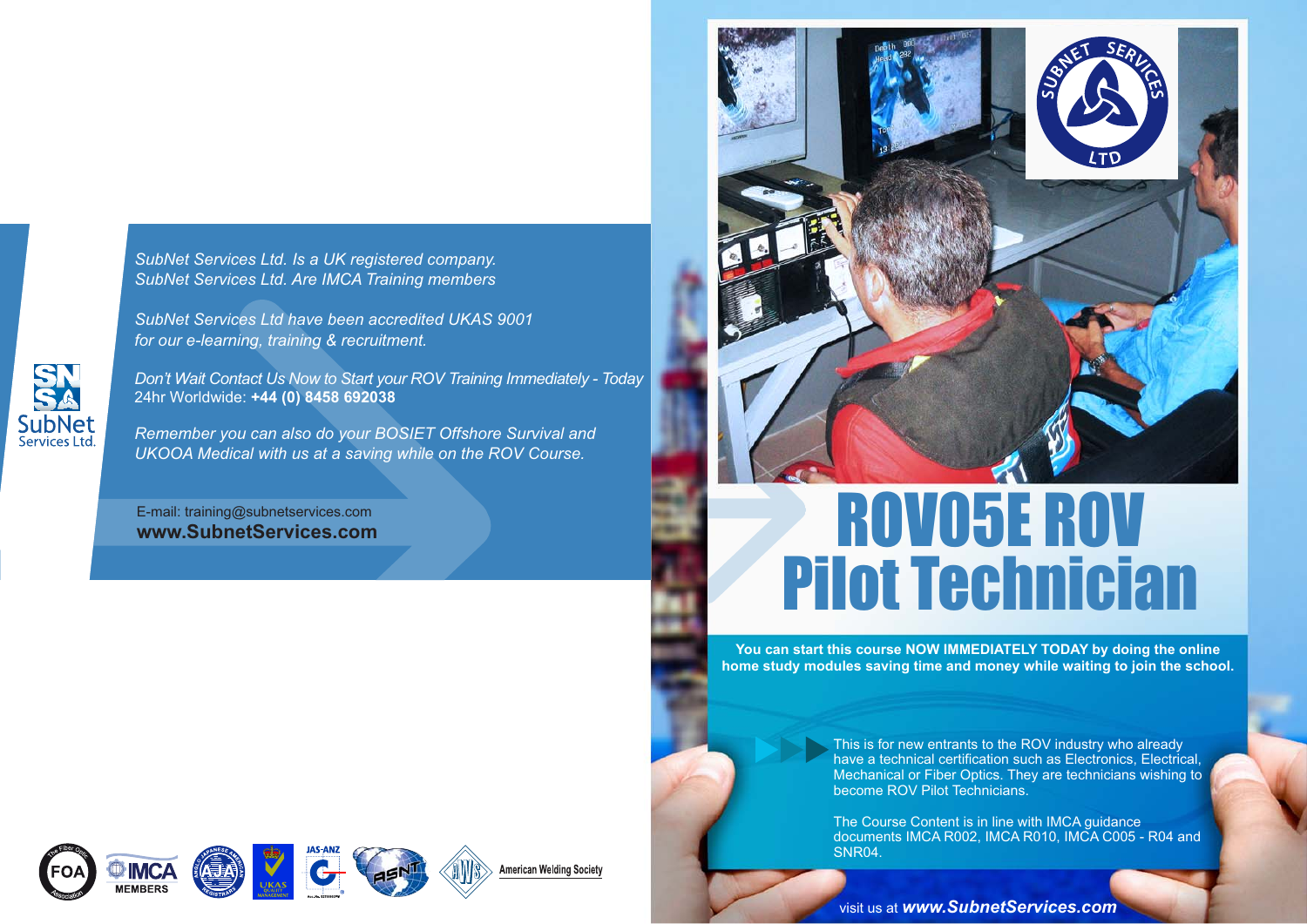## **ROV05E ROV PILOT TECHNICIAN TRAINING COURSE**

The Course Content is in line with IMCA guidance documents: **IMCA R002, IMCA R010, IMCA C005 - R04 and SNR04.**

By using our e-learning system to allow you to study at home and then complete with practical work and assessment on site we are able to save you considerable time and money.

# **COURSE CONTENT**

#### R1002 - ROV Familiarisation Basic Introductory

R1002 we give you the R1002 E-Learning module, This training course covers IMCA R002 document. You take this module and tests at home over the Internet and get assessed again when you arrive at our training site.

You are given immediate log in access once you make your booking. You take the course on line where your progress is monitored. You are assessed again fully when you arrive at our training site to do your full course.

By using our e-learning system to allow you to study at home and then complete with practical work and assessment on site we are able to save you considerable time and money.

#### **R1002 Knowledge**

- **Doverall Safety and Environmental Awareness**
- Typical Offshore Operations, Installations, Facilities and Vessels (for ROV Operations)
- Remotely Operated Vehicle (ROV) Systems
- **ELifting Equipment (Maintenance and Operation)**
- Duties of the Members of an ROV Crew

#### R010 - Basic ROV Pilot Technician Module

Like most training establishments SubNet Services Ltd offer a very Basic Rov Pilot Technician course as well as more detailed Commercial Rov Courses. This training course covers IMCA R010 document

This basic course module covers a bit more than the basic requirements as recommended by IMCA document R010 We then go over R1002 module contents in more detail.

To complete the course we add some practical flying. In fact IMCA do not seem to even recommend actual flying of an ROV but SubNet include some interesting flying hours using our 3 ROV over oilfield simulated objects.

#### **R010 Knowledge**

 $\rightarrow$  High voltage electricity Electricity in hazardous areas **Exame operations, lifting and winches** Rigging and slinging **Hydraulic systems E** Health, safety and environmental awareness **Manual handling Practical ROV Flying** 



# **R1002 ROV Familiarisation Basic Introductory Module Content**

| <b>Competence</b> | <b>Knowledge</b>                                                                                                                                                                                                                                                            | <b>Ability</b>                                                                                                                                                                                                                                                                                                                                                                         |
|-------------------|-----------------------------------------------------------------------------------------------------------------------------------------------------------------------------------------------------------------------------------------------------------------------------|----------------------------------------------------------------------------------------------------------------------------------------------------------------------------------------------------------------------------------------------------------------------------------------------------------------------------------------------------------------------------------------|
| <b>Modules</b>    | • Changes Issues and Standards<br>• Knowlege of Company Accident<br>Reporting<br>• Offshore Hazard Identification<br>• PPE and Safety Awareness<br>• Risk Assessment Physical Hazards<br>• Safe Working Practices<br>• Safe Workshop Practice<br>• Offshore Job Description | • Subsea Equipment<br>• Typical Offshore Operations and<br><b>Installations</b><br>• Typical Offshore Vessels<br>• ROV Handling Systems<br>· ROV History Development &<br>Limitations<br>• ROV Tooling and Sensor Fits<br>• Typical Operations<br>• ROV Lifting Equipment Maintenance<br><b>Testing and Operation</b><br>• ROV Crew Job Titles<br><b>Qualifications and Competence</b> |

# **R010 Basic ROV Pilot Technician Module Content**

| <b>Competence</b>                                      | Knowledge                                                                                                                                 | <b>Ability</b>                                                                                                                                                                                                                          |
|--------------------------------------------------------|-------------------------------------------------------------------------------------------------------------------------------------------|-----------------------------------------------------------------------------------------------------------------------------------------------------------------------------------------------------------------------------------------|
| <b>High Voltage Electricity</b>                        | • Introduction to HV systems<br>• Safety<br>· Certification<br>· Standard labelling/certification<br>• Codes of practice and certificates | • Description of system components<br>· Repair/maintenance<br>• Use of test equipment<br>• Fault finding techniques<br>· Planned maintenance procedures                                                                                 |
| <b>Electricity</b> in<br><b>Hazardous Areas</b>        | • Hazardous area classification<br>• Safety<br>• Certification/Labelling                                                                  | • Environment<br>• Flammable gases and vapours<br>• Flameproof inspection and<br>maintenance                                                                                                                                            |
| <b>Crane Operations,</b><br><b>Lifting and Winches</b> | • Major types of lifting equipment<br>• Recertification                                                                                   | • Means of slinging<br>• Visual awareness of defects<br>• Weather limitations                                                                                                                                                           |
| <b>ROV LARS</b>                                        | • Cranes and 'A' frames<br>• Installation<br>• Use of/operations/safety<br>• Inspection<br>• Function of testing<br>· Load certification  | • Maintenance/repair<br>• Lift wire inspection/maintenance<br>/replacement<br>• Umbilical winch<br>• Types (lifting winch)<br>• Inspection (winch and umbilical)<br>• Load testing (armoured umbilicals)<br>• Tether management systems |
| <b>Rigging and Slinging</b>                            | • Lifting equipment selection<br>• Examination and testing<br>• Marking lifting equipment                                                 | · Safe working load<br>· Shackles<br>• Webbing slings<br>• Correct use of slings and lifting<br>equipment                                                                                                                               |
| <b>Hydraulic Systems</b>                               | · Safety<br>• Certification<br>• Description of system components -<br>types/use and operation of:<br>• Associated electrical circuitry   | · Repair/maintenance<br>· Use of test equipment<br>• Basic fault finding techniques<br>• Basic circuit diagram<br>representation                                                                                                        |
| Health, Safety and<br><b>Environmental Awareness</b>   | · Safety/risk management<br>• Health and safety                                                                                           | • Environmental awareness<br>• Relevant legislation                                                                                                                                                                                     |
| <b>Manual Handling</b>                                 | • What is manual handling?                                                                                                                | • Safe lifting techniques                                                                                                                                                                                                               |